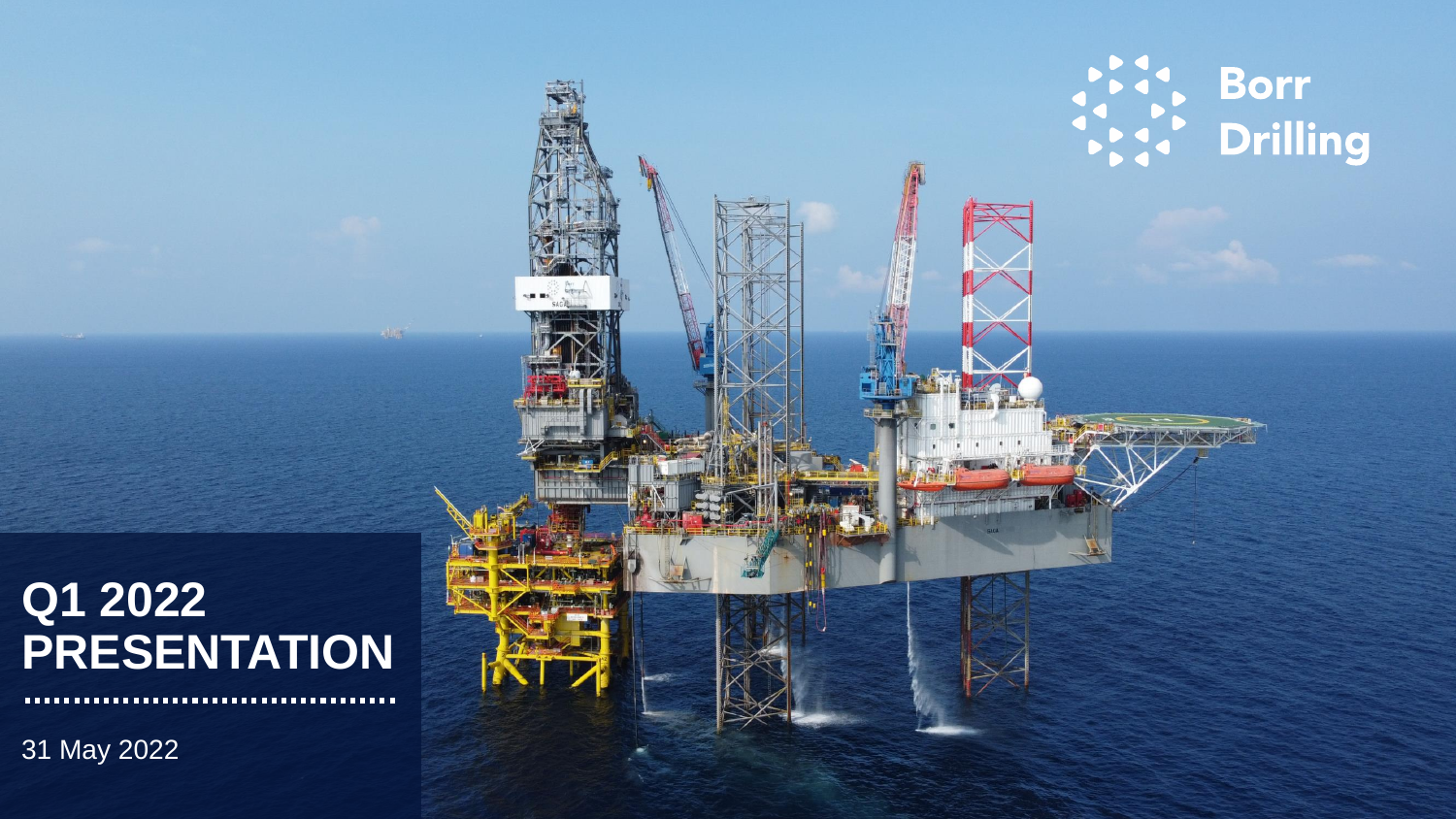## **FORWARD LOOKING STATEMENTS**

This announcement includes forward looking statements. Forward looking statements are, typically, statements that do not reflect historical facts and may be identified by words such as "anticipate", "believe", "continue", "estimate", "expect", "intends", "may", "should", "will", "likely" and similar expressions and include expectations regarding industry trends and market outlook, including expected trends and activity levels in the jack-up rig and oil industry, developments with respect to inflation, expected financial results for 2022 and 2023 including expected revenues and Adjusted EBITDA, expected utilization levels and tendering activity, expected supply and demand, statements with respect to expected contracting of our fleet, demand for and expected utilization of rigs, contract backlog, LOIs and LOAs, tendering and contracting activity, market opportunities and contract terms including estimated duration of contracts and activity of rigs on particular contracts, expected number of rigs required, projected day-rates, expected E&P capex, statements about our ability to improve financial performance and our financial obligations and maturities, statements as to market sentiment including statements made under "Market" and "Risk and Uncertainties" above, expected trends in dayrates and statements about our liquidity and our debt and discussions with our creditors, including the agreement in principle reached with the yards and plans and negotiations to refinance our indebtedness to periods beyond 2023, risks and uncertainties relating to the impact of the COVID-19 pandemic and military action in Ukraine and other non-historical statements. The forward-looking statements in this announcement are based upon current expectations and various assumptions, many of which are based, in turn, upon further assumptions, which are, by their nature, uncertain and subject to significant known and unknown risks, contingencies and other factors which are difficult or impossible to predict and which are beyond our control. Such risks, uncertainties, contingencies and other factors could cause actual events to differ materially from the expectations expressed or implied by the forward-looking statements included herein. There are important factors that could cause our actual results, level of activity, performance, liquidity or achievements to differ materially from the results, level of activity, performance or achievements expressed or implied by these forward-looking statements including risks relating to our industry and business and liquidity, the risk that our actual results of operations in future periods may differ materially from the expected results / guidance discussed herein, the risk of delays in payments to our Mexican JVs and payments from our JVs to us, the risk that our customers do not comply with their contractual obligations, risks relating to industry conditions, risks relating to geopolitical events and inflation and commodity prices and tendering activity, risks relating to contracting, including our ability to convert LOIs and LOAs into contracts, the risk that options will not be exercised, risks relating to our ability to secure contracts for our rigs and the rates that we will be able to achieve, risks relating to market trends, tender activity and rates, risks relating to the agreements we have reached with lenders, risks relating to our liquidity, that our available liquidity is not sufficient to meet our liquidity requirements and other risks relating to our available liquidity and requirements, risks relating to cash flows from operations, the risk that we may be unable to raise necessary funds through issuance of additional debt or equity or sale of assets; risks relating to our loan agreements and other debt instruments including risks relating to our ability to comply with covenants and obtain any necessary waivers and the risk of cross defaults, risks relating to our ability to meet our significant debt obligations including debt service obligations and maturities and newbuild contract payments in 2023 and our other obligations as they fall due, the risk that we may not be able to refinance our debt obligations as they fall due, the risk that we may be unable to meet the conditions to the agreement in principle with our shipyard lenders or execute long form documentation for such agreement in principle and other risks described in our working capital statement included in our most recent audited financial statements, risks relating to future financings including the risk that future financings may not be completed when required and future equity financings will dilute shareholders and the risk that the foregoing would result in insufficient liquidity to continue our operations or to operate as a going concern, risk relating to the military action in Ukraine and its impact on our business, and other risks factors set forth under "Risk Factors" in our filings with the U.S. Securities and Exchange Commission and prospectuses filed with the Norwegian NSA. These forwardlooking statements are made only as of the date of this document. We undertake no (and expressly disclaim any) obligation to update any forward-looking statements after the date of this report or to conform such statements to actual results or revised expectations, except as required by law.

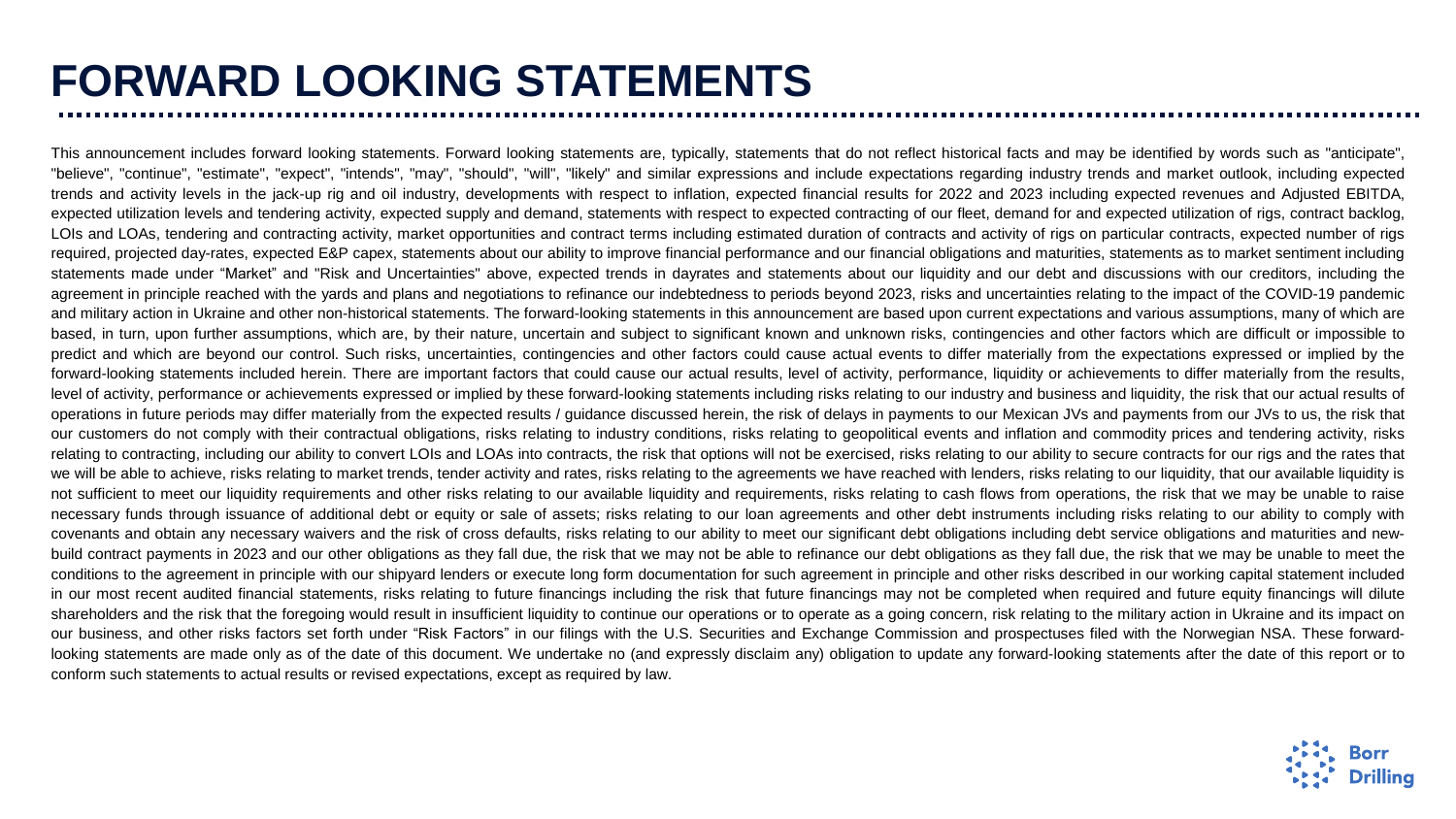## **ACTIVITY INCREASING – ON TRACK TO CONTRACT ALL 23 RIGS**

#### **MODERN FLEET AND GLOBAL PRESENCE FINANCIAL RESULTS (\$ MILLION)**



Source: Company data Rigs in Mexico operated through a joint venture

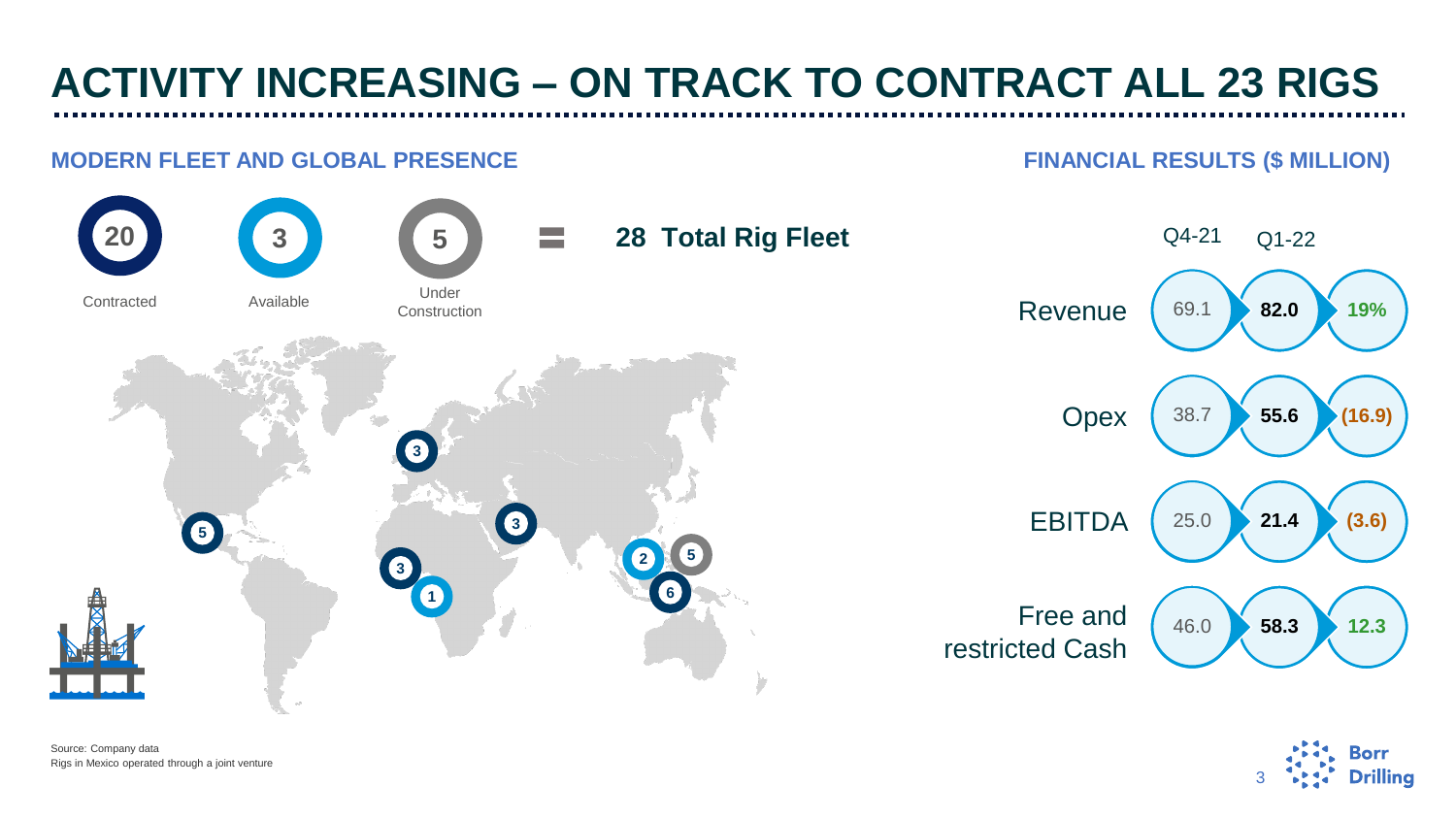## **KEY FINANCIALS Q1 2022**

#### **INCOME STATEMENT**

| <b>USDm</b>                                  | Q1 2022 | Q4 2021 |
|----------------------------------------------|---------|---------|
| <b>Operating revenues</b>                    | 82.0    | 69.1    |
| Rig operating and maintenance expenses       | (55.6)  | (38.7)  |
| G&A                                          | (9.2)   | (7.5)   |
| Depreciation of non-current assets           | (29.5)  | (36.4)  |
| <b>Total operating expenses</b>              | (94.3)  | (82.6)  |
| <b>Operating loss</b>                        | (12.3)  | (13.0)  |
| Income/(loss) from equity method investments | 1.1     | 2.0     |
| Total financial expenses net                 | (35.3)  | (31.4)  |
| <b>Net loss</b>                              | (51.3)  | (46.1)  |
| <b>Adjusted EBITDA</b>                       | 21.4    | 25.0    |

- **Revenues** increased by \$12.9 million (19%) primarily as a result of an increase in number of operational days for rigs on charter in comparison to the prior quarter. Related party revenue (bareboat) form Mexico increased by \$1.0 million quarter on quarter.
- **Rig operating and maintenance expenses** increased by \$16.9 million quarter on quarter primarily as a result of an increase in the number of rigs on contract during the quarter. \$3.2 million of the increase relates to the amortization of deferred mobilization and contract preparation costs.
- **G&A** increased by \$1.7 million in comparison to the prior quarter, partly due to one-off office lease expenses.
- **Total financial expenses** increased by \$3.9 million primarily as a result of an increase in interest expenses due to expected step-ups in base interest rates (margins) on some of our yard loans, as well as an increase in the effective interest rate adjustment.
- **Income from equity method investments** decreased by \$0.9 million.
- **Adjusted EBITDA** decreased by \$3.6 million quarter on quarter
- **Cash** increased by \$15.2 million in comparison to the prior quarter and is primarily driven by:
	- Cash from proceeds from the January 2022 equity raise and Q1 2022 sales under the ATM program of \$34.1 million;
	- Cash transferred from restricted cash of \$3.2 million mainly due to the release of a performance guarantee for an operating rig;
	- Cash used in operations of \$14.7 million which includes interest payments of \$7.8 million
	- Cash used on jack-up rig additions of \$7.1 million;



| <b>Balance sheet (USDm)</b>                | Q1 2022 | Q4 2021 |
|--------------------------------------------|---------|---------|
| <b>Total assets</b>                        | 3,113   | 3,080   |
| <b>Total liabilities</b>                   | 2,240   | 2,190   |
| Total equity                               | 873     | 890     |
| Cash and cash equivalents                  | 50      | 35      |
| Restricted cash (short-term and long-term) |         | 11      |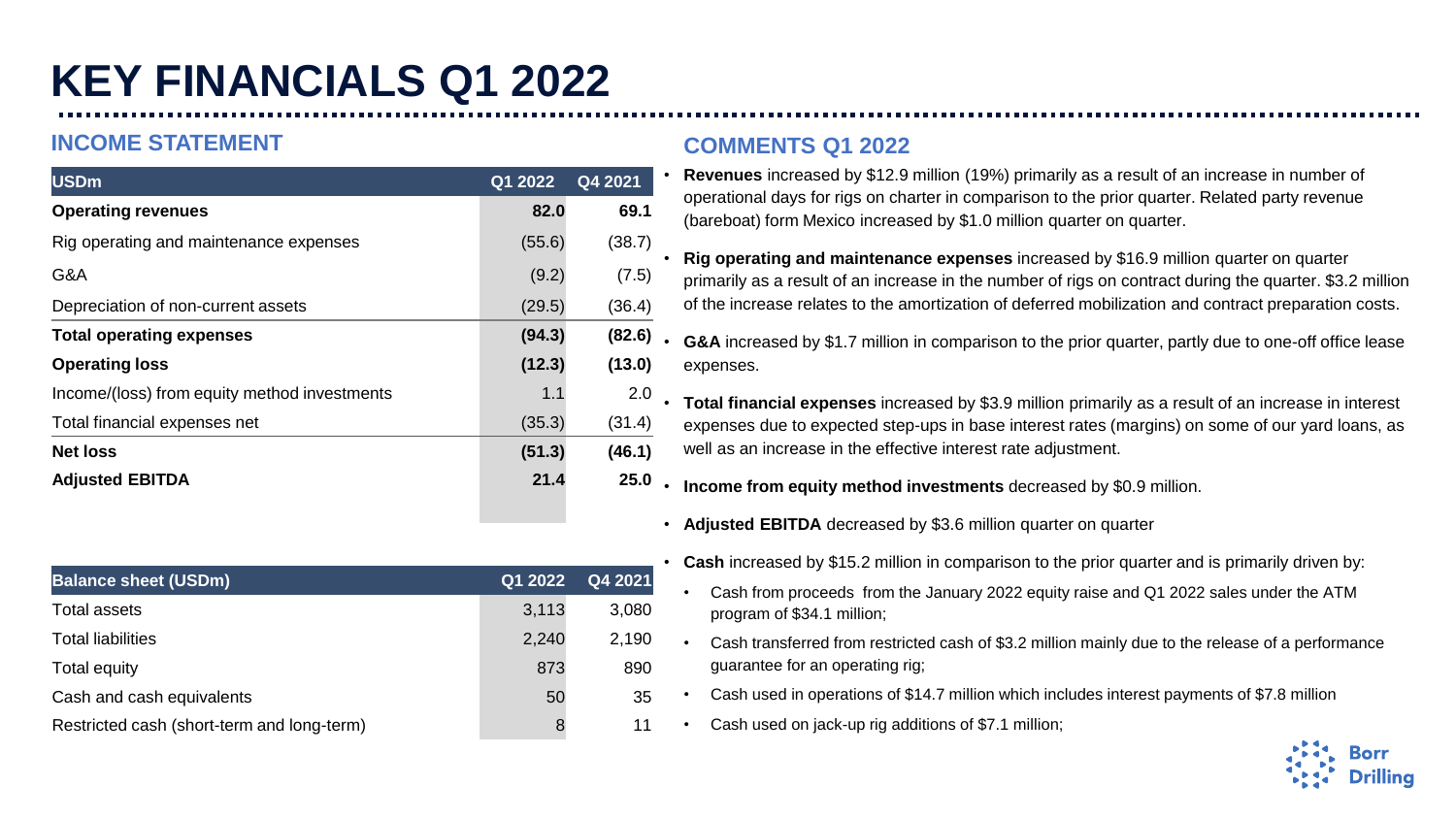# **STRONG FUNDAMENTALS DRIVING ACTIVITY INCREASE**



#### **CORE MARKETS ARE GROWING LEADING TO STRONG JU CONTRACTING**



Source: (Lhs) IHS Petrodata (Rhs) Clarksons Platou Securities AS, RigLogix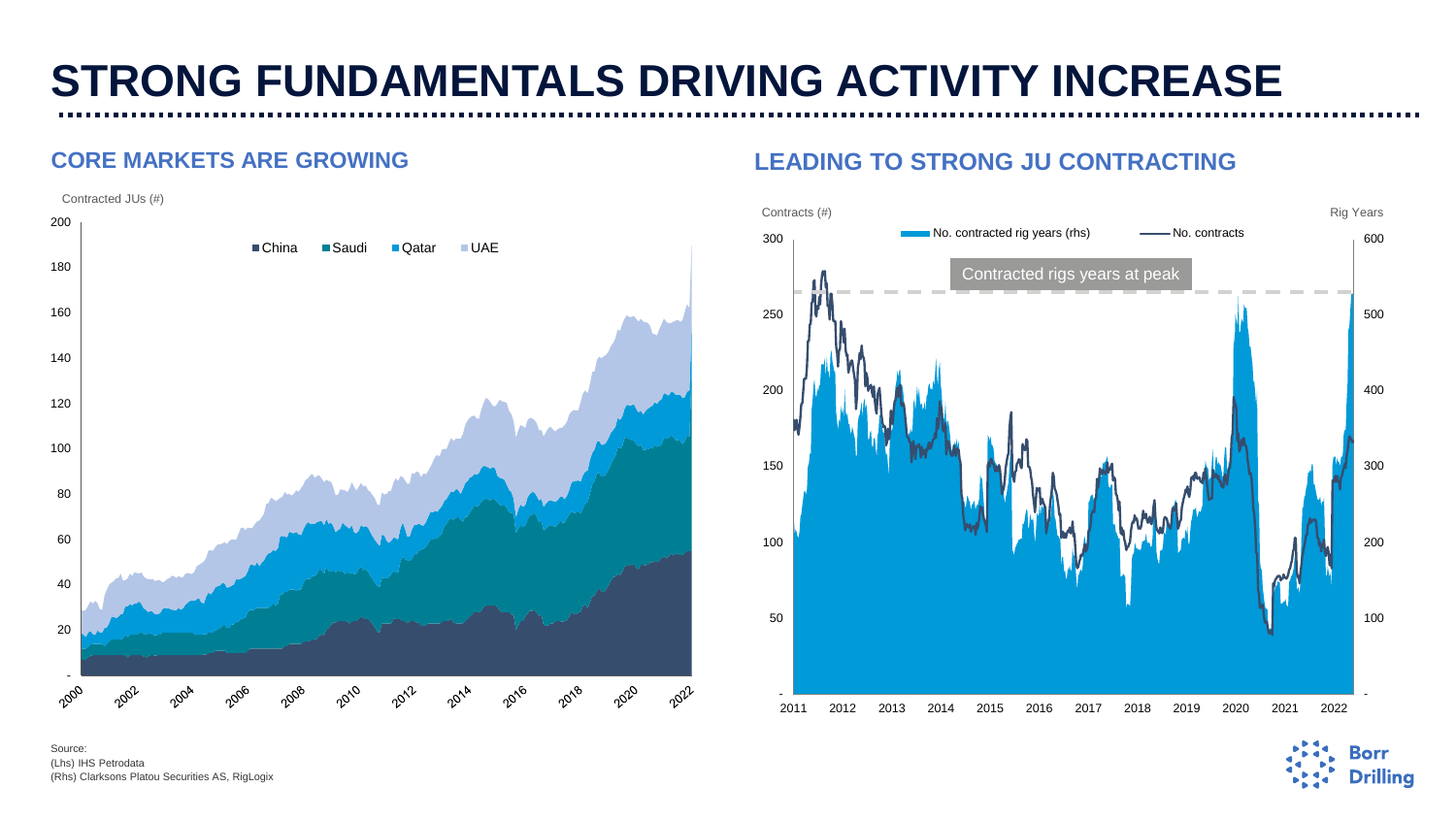## **MODERN RIGS IN HIGH DEMAND**

#### # rigsUtilization (%) Nearing 100% 100 Awards 93% 95% 90 **Current** 90% 90% 80 70 85% 80% 60 75% 50 70% 40 **Sharpl Falling** 65% 30 **Availability** 60% 20 55% 10  $50\%$   $\mathbb{L}$ 2022-0222 2020 2013 2016 2018 2019 2021 2011 Marketed Available - Marketed Util.

#### **MODERN UTIL. BACK TO PRE-COVID ARAMCO DRIVING DEMAND, 40+ RIGS REQUIRED**



Source: IHS Petrodata and Company data

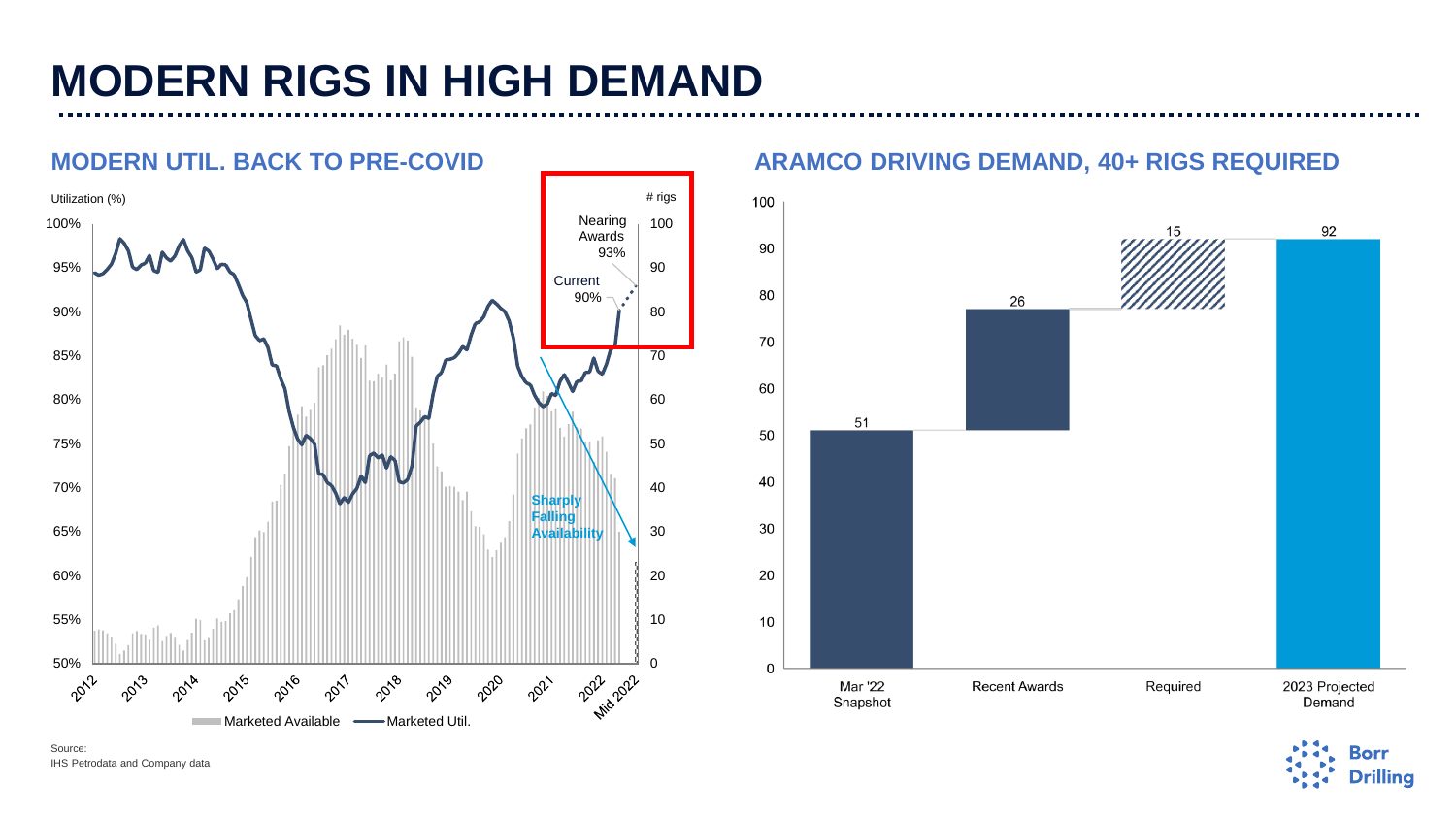# **MARKET IS TIGHT, DAY RATES ARE FOLLOWING**



#### **DEMAND AT PRE-COVID LEVELS … … AND MODERN RIGS TO BE SHORT SUPPLIED**





Source:

IHS Petrodata and Company data

\* Based on Company assessment of new builds expected to come to market within 24-36 months

\*\* Uncompetitive rigs based on Company assessment including sanction tainted rigs, long term cold stacking, regionally stranded and uncompetitive designs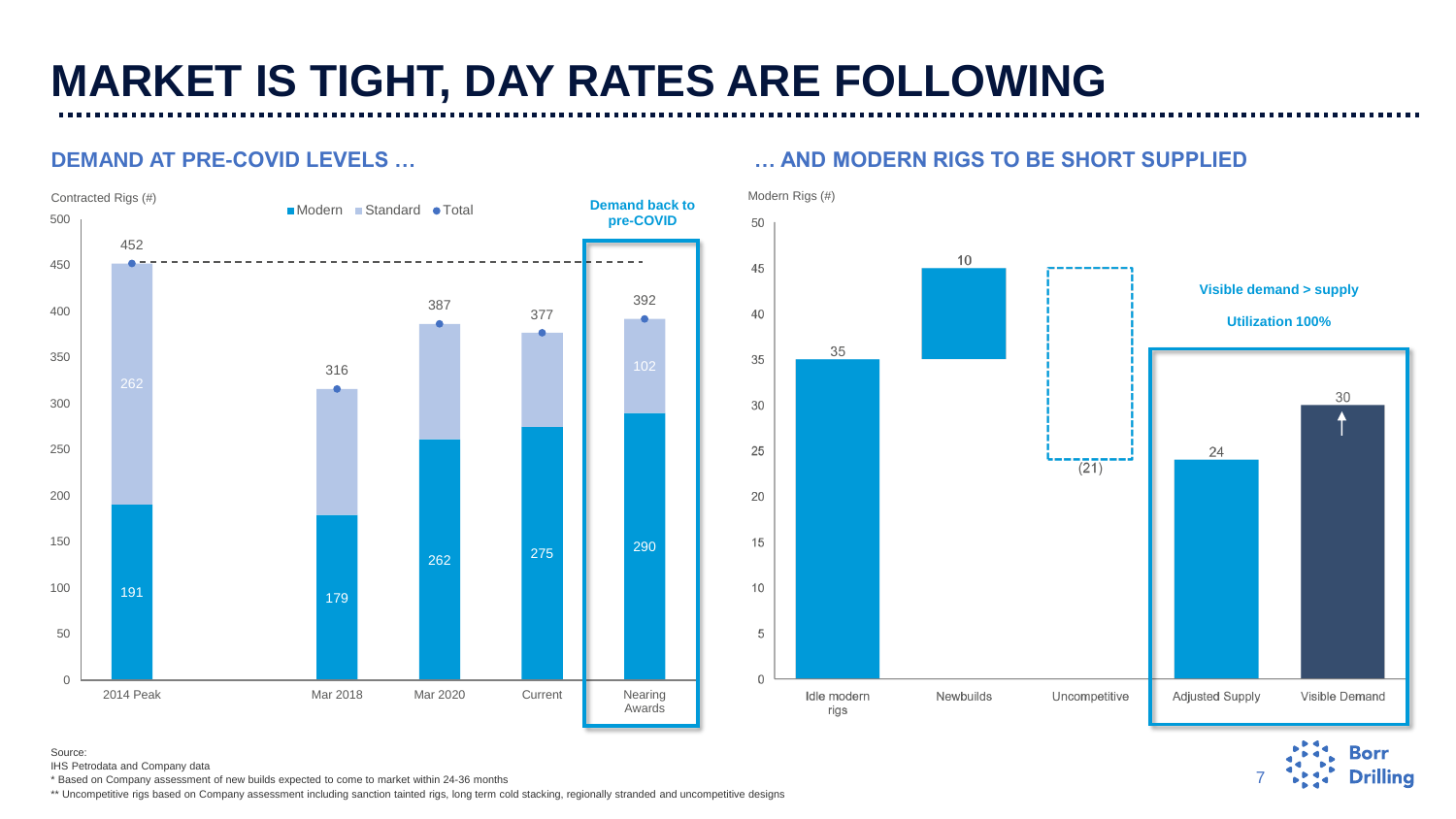#### **FLEET STATUS**

| <b>Rig Name</b>  | Location                         | 2022                     |                   |                 |                             |                                    |                         | 2023   |    | 2024 |        |        |    |    |                                 | 2025 |                    |
|------------------|----------------------------------|--------------------------|-------------------|-----------------|-----------------------------|------------------------------------|-------------------------|--------|----|------|--------|--------|----|----|---------------------------------|------|--------------------|
|                  |                                  | Q <sub>1</sub>           | $\mathsf{Q2}$     | Q3              | Q4                          | Q1                                 | Q2                      | Q3     | Q4 | Q1   | Q2     | Q3     | Q4 | Q1 | Q2                              | Q3   | Q <sub>4</sub>     |
|                  |                                  |                          |                   |                 |                             |                                    | <b>Premium Jack-Ups</b> |        |    |      |        |        |    |    |                                 |      |                    |
| Thor             | Singapore/Malaysia-Thailand JDA  | Contract Prep            |                   | <b>CPOC</b>     |                             |                                    |                         | Option |    |      |        |        |    |    |                                 |      |                    |
| Gunnlod          | Southeast Asia                   | <b>IPC</b>               | Undisclosed       |                 | Option                      |                                    |                         |        |    |      |        |        |    |    |                                 |      |                    |
| Idun             | Malaysia                         |                          | Petronas Carigali |                 |                             |                                    |                         | Option |    |      |        |        |    |    |                                 |      |                    |
| <b>Mist</b>      | Thailand                         | <b>PTTEP</b>             |                   |                 |                             |                                    |                         |        |    |      |        |        |    |    |                                 |      |                    |
| Saga             | Malaysia/Brunei                  | <b>Hess</b>              |                   |                 | Hess Brunei Shell Petroleum |                                    |                         |        |    |      |        |        |    |    |                                 |      |                    |
| <b>Skald</b>     | Thailand                         | <b>PTTEP</b>             |                   |                 |                             |                                    |                         |        |    |      |        | Option |    |    |                                 |      |                    |
| Gerd             | Cameroon                         | ADDAX                    |                   |                 |                             |                                    | Option                  |        |    |      |        |        |    |    |                                 |      |                    |
| <b>Natt</b>      | Congo                            | <b>ENI</b>               |                   |                 |                             | Option                             |                         |        |    |      |        |        |    |    |                                 |      |                    |
| Norve            | Gabon                            | Vaalco                   |                   |                 | <b>BWE</b>                  |                                    |                         | Option |    |      |        |        |    |    |                                 |      |                    |
| Groa             | Qatar                            | Warm Stacked QatarEnergy |                   |                 |                             |                                    |                         |        |    |      | Option |        |    |    |                                 |      |                    |
| Arabia I         | Singapore / Saudi Arabia         | Contract Prep            |                   |                 | Saudi Aramco                |                                    |                         |        |    |      |        |        |    |    |                                 |      | Optio <sub>n</sub> |
| Arabia II        | Singapore / Saudi Arabia         | Contract Prep            |                   |                 | Saudi Aramco                |                                    |                         |        |    |      |        |        |    |    |                                 |      | Optio <sub>n</sub> |
| Prospector 1     | Netherlands / United Kingdom     | Kistos Neptune           |                   |                 |                             | Option                             |                         |        |    |      |        |        |    |    |                                 |      |                    |
| Prospector 5     | <b>Netherlands</b>               |                          | Dana              |                 |                             |                                    |                         |        |    |      |        |        |    |    |                                 |      |                    |
| Ran <sup>1</sup> | United Kingdom / Mexico          | Petrofac                 |                   | Mob Wintershall |                             |                                    |                         |        |    |      |        |        |    |    |                                 |      |                    |
| Galar            | Mexico                           | PEMEX                    |                   |                 |                             |                                    |                         |        |    |      |        |        |    |    |                                 |      |                    |
| Gersemi          | Mexico                           | PEMEX                    |                   |                 |                             |                                    |                         |        |    |      |        |        |    |    |                                 |      |                    |
| Grid             | Mexico                           | PEMEX                    |                   |                 |                             |                                    |                         |        |    |      |        |        |    |    |                                 |      |                    |
| Njord            | Mexico                           | PEMEX                    |                   |                 |                             |                                    |                         |        |    |      |        |        |    |    |                                 |      |                    |
| Odin             | Mexico                           | PEMEX                    |                   |                 |                             |                                    |                         |        |    |      |        |        |    |    |                                 |      |                    |
| Frigg            | Cameroon                         | Warm Stacked             |                   |                 |                             |                                    |                         |        |    |      |        |        |    |    |                                 |      |                    |
| Gyme             | Singapore                        | Warm Stacked             |                   |                 |                             |                                    |                         |        |    |      |        |        |    |    |                                 |      |                    |
| Hild             | Singapore                        | Warm Stacked             |                   |                 |                             |                                    |                         |        |    |      |        |        |    |    |                                 |      |                    |
|                  |                                  |                          |                   |                 |                             | <b>Jack-Ups Under Construction</b> |                         |        |    |      |        |        |    |    |                                 |      |                    |
| Tivar            | KFELS shipyard, Singapore        |                          |                   |                 |                             |                                    |                         |        |    |      |        |        |    |    | <b>Rig Delivery in May 2025</b> |      |                    |
| Vale             | <b>KFELS shipyard, Singapore</b> |                          |                   |                 |                             |                                    |                         |        |    |      |        |        |    |    | Rig Delivery in July 2025       |      |                    |
| Var              | KFELS shipyard, Singapore        |                          |                   |                 |                             |                                    |                         |        |    |      |        |        |    |    | Rig Delivery in September 2025  |      |                    |
| Huldra           | <b>KFELS shipyard, Singapore</b> |                          |                   |                 |                             |                                    |                         |        |    |      |        |        |    |    | Rig Delivery in October 2025    |      |                    |
| Heidrun          | KFELS shipyard, Singapore        |                          |                   |                 |                             |                                    |                         |        |    |      |        |        |    |    | Rig Delivery in December 2025   |      |                    |
|                  |                                  |                          |                   |                 |                             |                                    |                         |        |    |      |        |        |    |    |                                 |      |                    |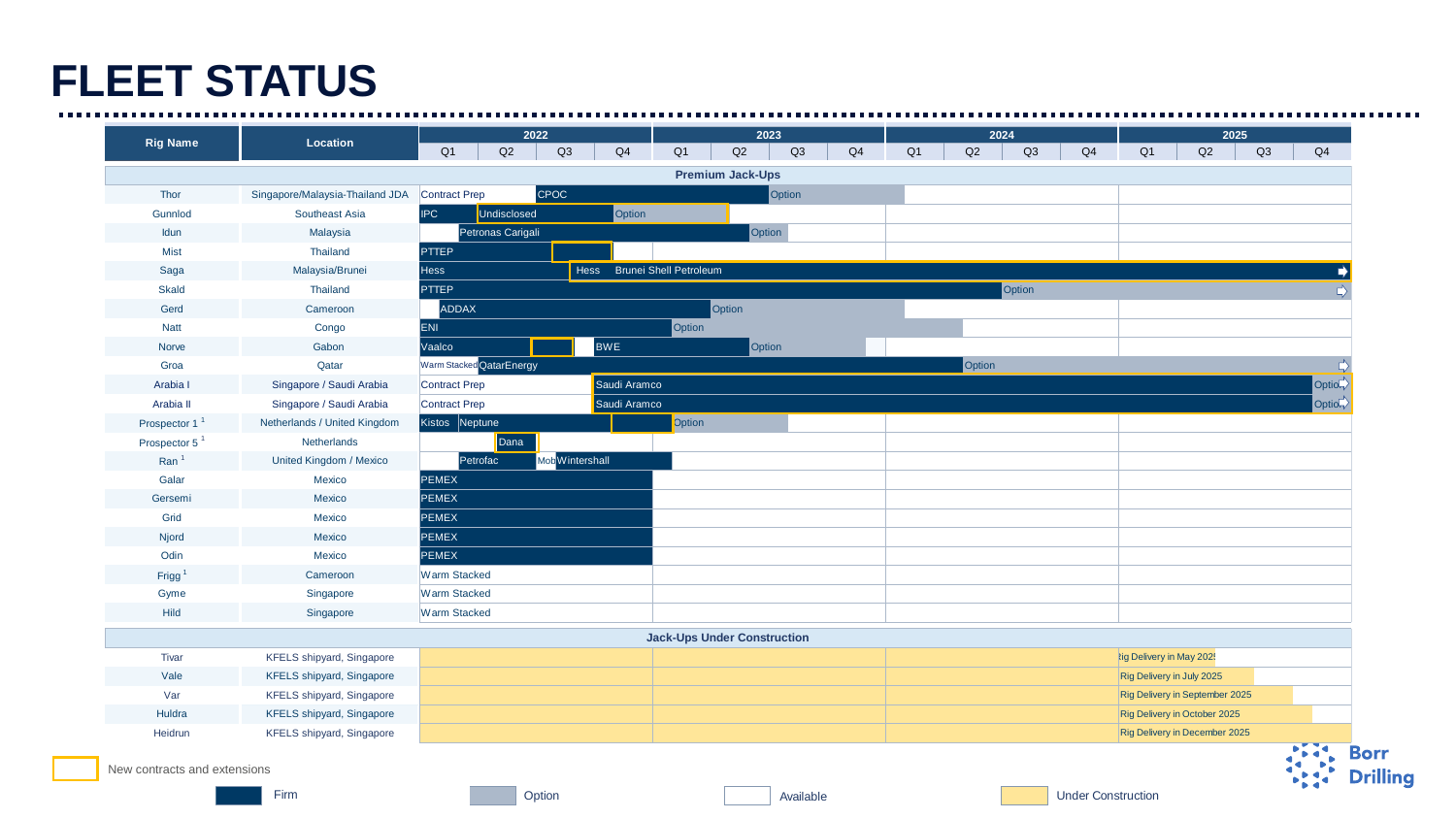## **ILLUSTRATIVE ANNUAL CASH FLOW POTENTIAL**

| (based on 95% utilisation)     |           | <b>Current market</b> | 20 year avg.   | <b>Peak</b>    |
|--------------------------------|-----------|-----------------------|----------------|----------------|
| <b>Current status</b>          | # of Rigs | @\$100,000/day        | @\$140,000/day | @\$250,000/day |
| <b>Contracted rigs</b>         | 20        | \$329m                | \$606m         | \$1,369m       |
| Warm stacked (guidance end 22) | 3         | \$49m                 | \$91m          | \$205m         |
| <b>Under Construction</b>      | 5         | \$82m                 | \$151m         | \$342m         |
| G&A                            |           | $-$ \$38 $m$          | $-$ \$38 $m$   | $-$ \$38 $m$   |
| <b>Annual EBITDA Potential</b> | 28        | \$422m                | \$810m         | \$1,878m       |

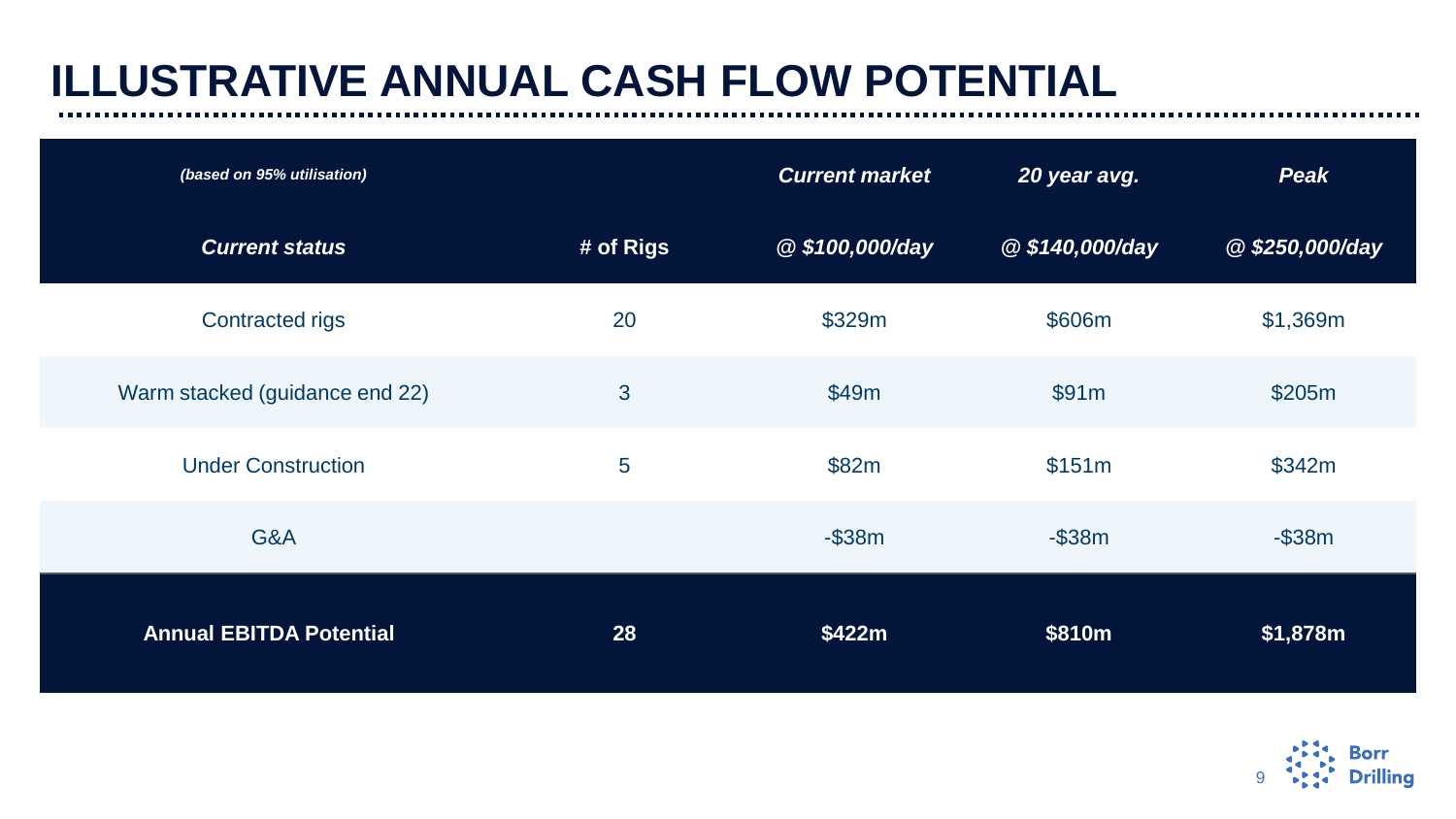### **IN CONCLUSION**

20 Rigs contracted – continued ramping up of operations resulting in strong revenue growth

Marketed utilisation above 90% for modern rigs – estimated to strengthen further

Targeting to have the three remaining delivered rigs to be contracted by year end 2022

Expect to agree on refinancing of the 2023 debt maturities and commitments by end of June

Solid growth in revenue and EBITDA throughout 2022 and into 2023 expected